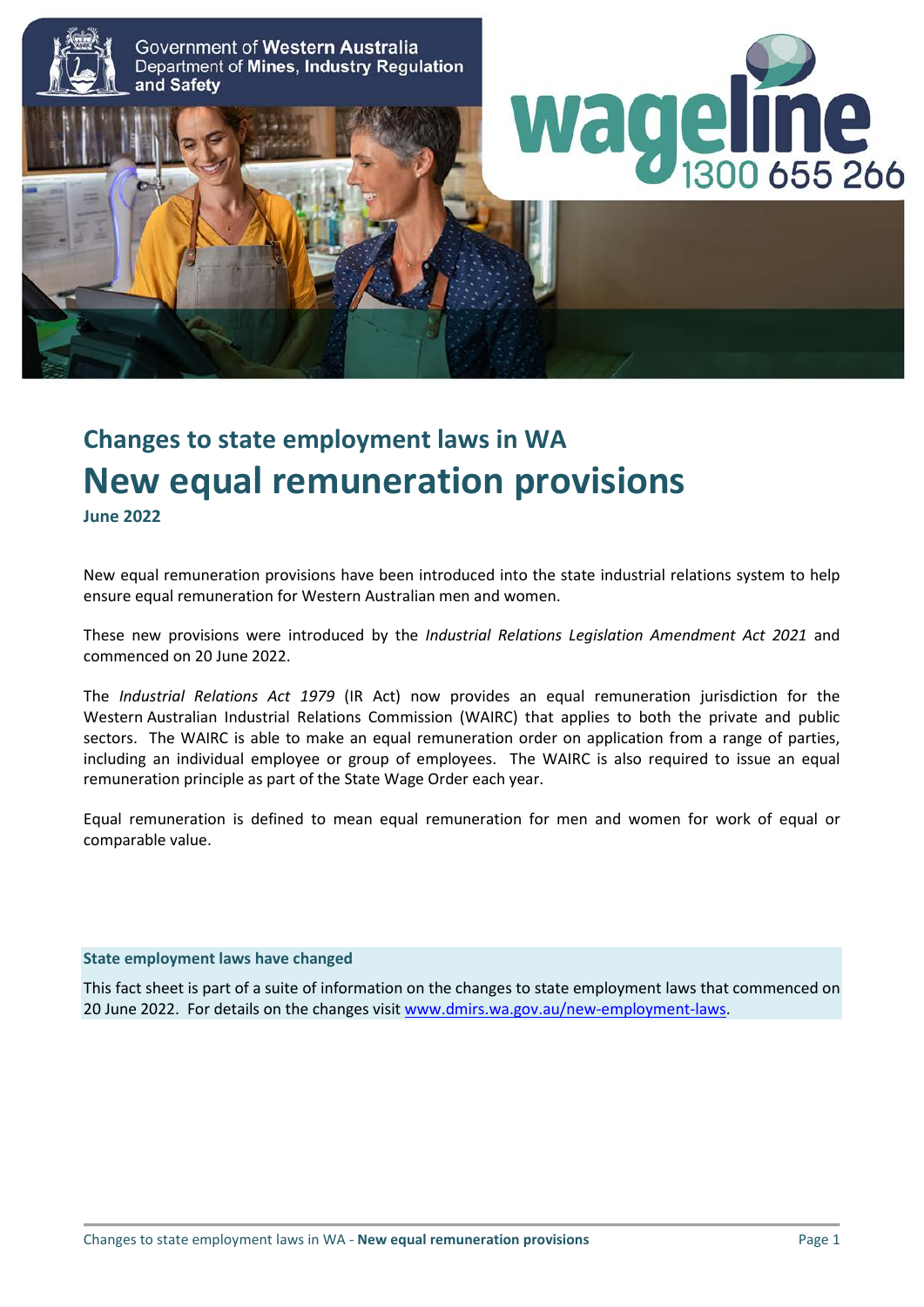# **Equal remuneration orders**

An application for an equal remuneration order may be made to the WAIRC by any of the following:

- a) an employee (or a group of employees) to be covered by the order;
- b) a union;
- c) an employer organisation;
- d) UnionsWA;
- e) the Chamber of Commerce and Industry of WA;
- f) the Minister for Industrial Relations; and
- g) the Commissioner for Equal Opportunity.

If the WAIRC is satisfied that an employee does not receive equal remuneration, it must make an equal remuneration order.

An equal remuneration order may direct any action that the WAIRC considers appropriate, including (but not limited to):

- reclassifying work;
- establishing new career paths;
- implementing changes to incremental pay scales;
- providing for an increase in remuneration rates, including:
	- o minimum rates of pay in awards, industrial agreements and enterprise orders; and
	- o new allowances; and
- reassessing definitions and descriptions of work to properly reflect the value of the work.

An equal remuneration order may introduce equal remuneration measures immediately, or progressively in stages.

The IR Act prohibits an employer reducing an employee's remuneration because an equal remuneration order, or an application for an order, has been made in relation to the employee.

## **Statement of principles**

The WAIRC is also required to issue an equal remuneration principle as part of the State Wage Order each year. Since 2019, the WAIRC has included a principle for equal remuneration for men and women for work of equal or comparable value in the annual State Wage Order.

The WAIRC will need to apply the equal remuneration principle when determining whether an employee receives equal remuneration and the terms of any equal remuneration order.

## **Interaction with other types of applications**

An application for an equal remuneration order cannot be made to the WAIRC if there are proceedings for an 'alternative remedy' in progress. An alternative remedy is a right to a remedy under the IR Act or other legislation to secure equal remuneration. For example, a union could make an application to register an industrial agreement to secure equal remuneration for employees covered by it.